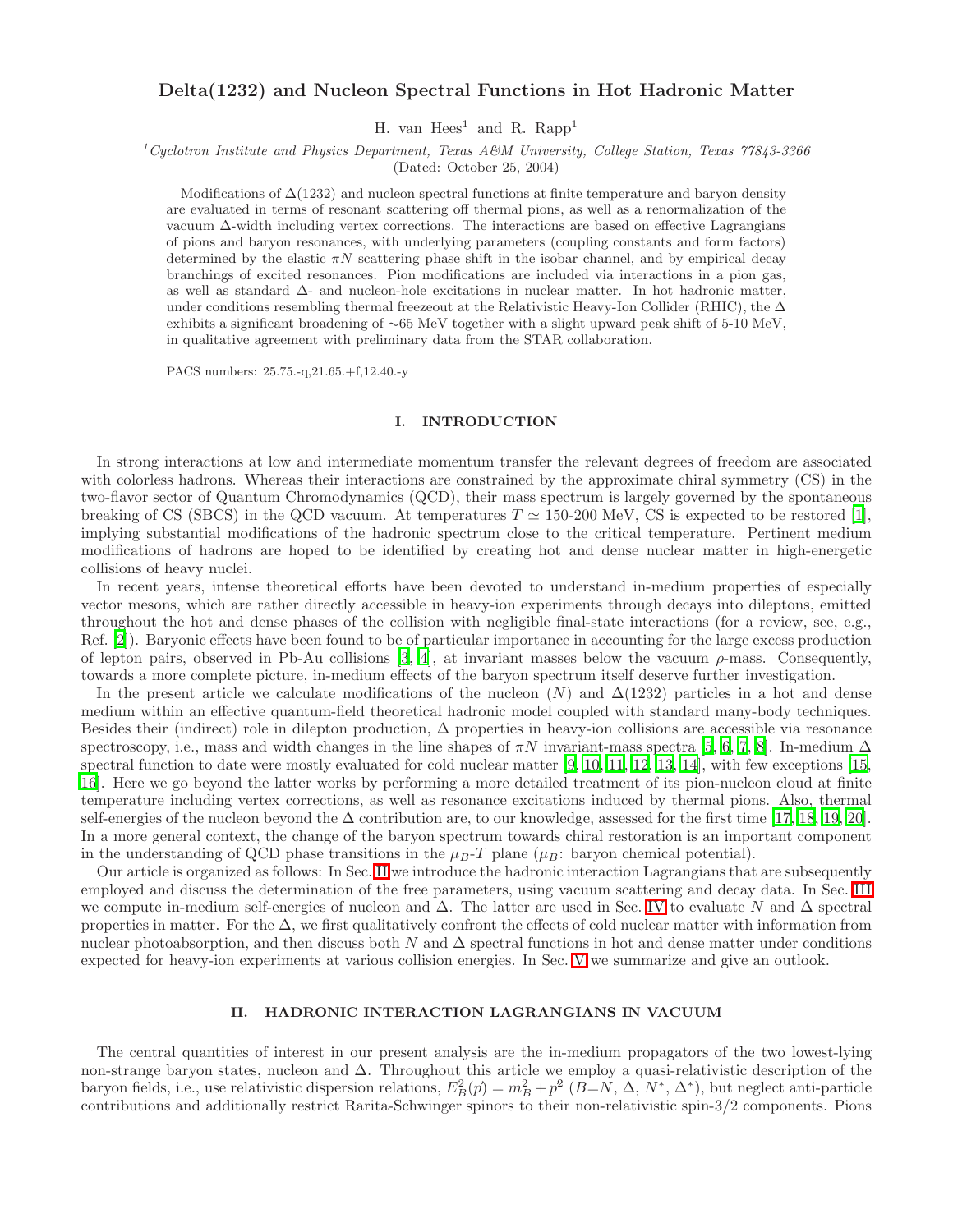are treated fully relativistic, with  $\omega_{\pi}^2(\vec{k}) = m_{\pi}^2 + \vec{k}^2$ . Within this approximation, the free retarded propagators for baryons and pions read

$$
G_B^{(0)}(p) = \frac{1}{p_0 - E_B(\vec{p}) - \Sigma_B^{(0)}(p)}, \qquad G_\pi^{(0)}(k) = \frac{1}{k_0^2 - \omega_\pi^2(\vec{k}) + i\eta \operatorname{sign}(k_0)},\tag{1}
$$

where  $\Sigma_B^{(0)}(p)$  denotes the vacuum self-energy encoding the partial decay branchings of each resonance. Except for the  $\Delta$  (for which a renormalization of its bare mass is accounted for via the  $\pi N$  loop), we use constant physical pole masses implying that only the imaginary part of  $\Sigma_B^{(0)}$  is nonzero (for the nucleon,  $\Sigma_B^{(0)}=0$ ).

A key ingredient in our description are the interaction vertices involving a pion and two baryons. The following notation is adopted below: two-component spin-1/2 fields are denoted by  $\psi$  and four-component spin-3/2 fields by  $\Psi$ ; the isospin of a resonance is indicated by an appropriate subscript ("1" and "3" for  $I = 1/2$  and 3/2, respectively). The dominant coupling type is usually given by the lowest angular momentum in the pion decay (except for  $\pi NN$ , where s-wave interactions are neglected), but higher waves are included whenever empirically significant. Pions are represented by a real isospin triplet  $\vec{\phi}$  transforming according to the fundamental SO(3) representation of the isospin group. This leads us to the following interactions [\[10,](#page-6-9) [21,](#page-6-20) [22,](#page-6-21) [23](#page-6-22), [24](#page-6-23)] involving nucleons,

<span id="page-1-0"></span>
$$
\mathcal{L}_{s,N}^{(11)} = -f\psi_1^\dagger \vec{\tau} \vec{\phi} \psi_N + \text{h.c.} \tag{2}
$$

<span id="page-1-4"></span>
$$
\mathcal{L}_{p,N}^{(11)} = -\frac{f}{m_{\pi}} \psi_1^{\dagger} [(\vec{\sigma}\vec{\nabla})(\vec{\tau}\vec{\phi})] \psi_N + \text{h.c.}
$$
\n(3)

<span id="page-1-7"></span><span id="page-1-6"></span><span id="page-1-5"></span>
$$
\mathcal{L}_{s,N}^{(31)} = -f\psi_3^\dagger \vec{T} \vec{\phi} \psi_N + \text{h.c.},\tag{4}
$$

and  $\Delta(1232)$  resonances,

$$
\mathcal{L}_{s,\Delta}^{(13)} = ig\Psi_1^{\dagger} \vec{T}^{\dagger} \vec{\phi} \Psi_{\Delta} + \text{h.c.}
$$
\n<sup>(5)</sup>

$$
\mathcal{L}_{s,\Delta}^{(33)} = ig\Psi_3^{\dagger}2\vec{\Theta}\vec{\phi}\Psi_{\Delta},\tag{6}
$$

$$
\mathcal{L}_{p,\Delta}^{(13)} = -\frac{f}{m_{\pi}} \psi_1 [(\vec{S}^\dagger \vec{\nabla})(\vec{T}^\dagger \vec{\phi})] \Psi_\Delta + \text{h.c.}
$$
\n(7)

<span id="page-1-1"></span>
$$
\mathcal{L}^{(33)}_{p,\Delta} = -\frac{f}{m_\pi} \Psi_3 \left[ (2\vec{\Sigma}\vec{\nabla})(2\vec{\Theta}\vec{\phi}) \right] \Psi_\Delta + \text{h.c.}
$$
\n(8)

<span id="page-1-2"></span>
$$
\mathcal{L}_{d,\Delta}^{(13)} = -\mathrm{i}\frac{f}{m_{\pi}^2} \psi_1[(\vec{S}\vec{\nabla})(\vec{S}^\dagger \vec{\nabla})(\vec{T}^\dagger \vec{\phi})]\Psi_\Delta + \text{h.c.}
$$
\n(9)

<span id="page-1-3"></span>
$$
\mathcal{L}_{d,\Delta}^{(33)} = -\mathrm{i}\frac{f}{m_{\pi}^2} \psi_3^{\dagger} [(\vec{\sigma}\vec{\nabla})(\vec{S}^{\dagger}\vec{\nabla})(2\vec{\Theta}\vec{\phi})] \Psi_{\Delta} + \text{h.c.}
$$
\n(10)

In the above equations, the superscripts on the left-hand-side refer to the isospin content of the two baryon fields, whereas the subscripts l, N  $(l, \Delta)$  indicate the angular momentum l=s, p and d in the  $\pi N$  ( $\pi\Delta$ ) system. Furthermore,  $\vec{\sigma}$  ( $\vec{\tau}$ ) are Pauli matrices in (iso-) spin space, and  $\vec{S}$  ( $\vec{T}$ ) the pertinent  $1/2\rightarrow 3/2$  transition matrices (consisting of appropriate Clebsch-Gordan coefficients which project the 1-1/2 couplings onto pure 3/2 states). Finally,  $\vec{\Sigma}$  ( $\vec{\Theta}$ ) denote the (iso-) spin-3/2  $(4\times4-)$  matrices. The finite size of the vertices is accounted for by phenomenological hadronic form factors, which are of monopole type for s- and p-wave couplings [\(2](#page-1-0)[-8\)](#page-1-1),  $F_{\text{mon}}(|\vec{k}|) = \Lambda^2/(\vec{k}^2 + \Lambda^2)$ , and of dipole type for the *d*-wave couplings [\(9\)](#page-1-2) and [\(10\)](#page-1-3),  $F_{\text{dip}}(|\vec{k}|) = 4\Lambda^4/(2\Lambda^2 + \vec{k}^2)^2$ .

Except for  $\pi NN$  and  $\pi N\Delta$  vertices, all  $\pi B_1B_2$  coupling constants are adjusted to the (average) empirical values of the corresponding partial  $B_2 \to B_1 \pi$  decays (using pole masses and widths) according to the Particle Data Group [\[25\]](#page-6-24), together with a uniform form-factor cutoff  $\Lambda_{\pi\Delta B}$ =500 MeV, cf. Tab. [I.](#page-2-1) Since the main focus in the present article is on spectral properties of the ∆ resonance, we calculate its vacuum self-energy including a finite real part. With the interaction vertex, Eq. [\(8\)](#page-1-1), and using free pion and nucleon propagators, its imaginary part takes the form

$$
\operatorname{Im}\Sigma_{\Delta}^{(N\pi)}(M) = -\frac{f_{\pi N\Delta}}{12m_{\pi}^2\pi} \frac{m_N k_{\rm cm}^3}{M} F^2(k_{\rm cm}) \Theta(M - m_N - m_{\pi}), \quad k_{\rm cm}^2 = \frac{(M^2 - m_N^2 - m_{\pi}^2)^2 - 4m_N^2 m_{\pi}^2}{4M^2} \ . \tag{11}
$$

Here, we introduced an extra factor  $m_N / E_N (k_{cm})$  to ensure a Lorentz-invariant decay width. The real part of the self-energy is then determined by its spectral representation. Assuming the  $\pi N$  interaction in the 33-channel to be dominated by the  $\Delta$  resonance allows to relate the self-energy to the  $\pi N$  elastic scattering phase shifts via

<span id="page-1-8"></span>
$$
\tan[\delta_{33}(M)] = \frac{\operatorname{Im} G_{\Delta}(M)}{\operatorname{Re} G_{\Delta}(M)}.
$$
\n(12)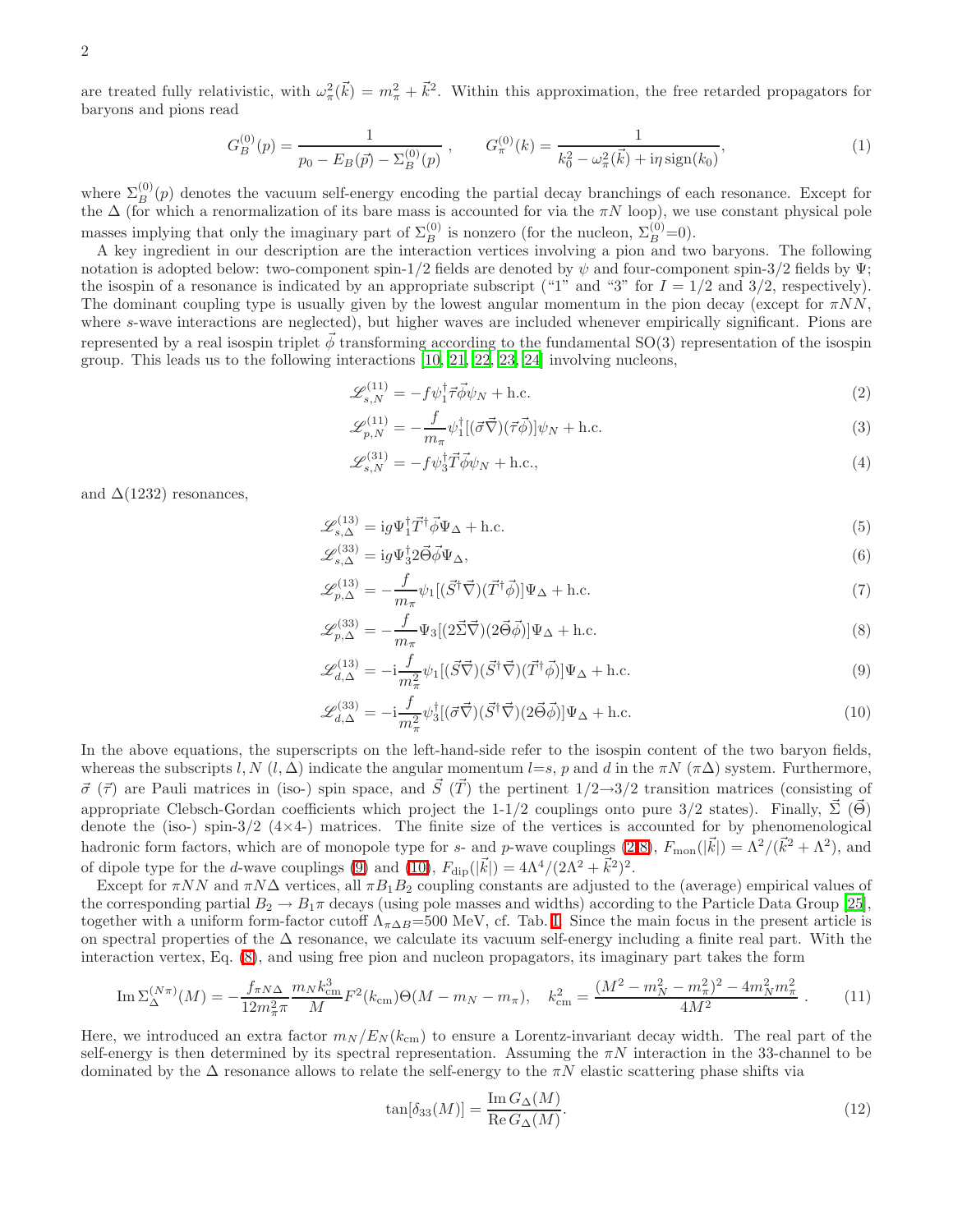| Vertex                     | Eq.  | $f\left(g\right)$ |
|----------------------------|------|-------------------|
| $\pi NN$                   | (3)  | 1.0               |
| $\pi N\Delta$              | (7)  | 3.2               |
| $\pi NN(1440)$             | (3)  | 0.779             |
| $\pi NN(1535)$             | (2)  | 1.316             |
| $\pi N\Delta(1600)$        | (7)  | 1.170             |
| $\pi N\Delta(1620)$        | (5)  | 0.828             |
| $\pi \Delta N(1440)$       | (7)  | 2.185             |
| $\pi \Delta \Delta (1600)$ | (8)  | 0.211             |
| $\pi \Delta N(1520)$       | (5)  | 0.760             |
|                            | (9)  | $(-1.126)$        |
| $\pi \Delta N(1700)$       | (9)  | 0.351             |
| $\pi \Delta \Delta (1620)$ | (10) | 0.111             |
| $\pi \Delta \Delta (1700)$ | 6)   | 0.655             |

<span id="page-2-1"></span>TABLE I:  $\pi NB$  and  $\pi \Delta B$  vertices and coupling constants used in the present analysis.

As is well known, within this approximation a satisfactory fit to the  $\delta_{33}$  phase shift [\[16,](#page-6-15) [26,](#page-6-25) [27\]](#page-6-26) requires a low cutoff,  $\Lambda_{\pi N\Delta}$ =290 MeV, together with a large coupling constant,  $f_{\pi N\Delta}$ =3.2, and a bare mass of  $m_{\Delta}^{(0)}$ =1302 MeV [\[16,](#page-6-15) [26](#page-6-25), [27\]](#page-6-26). The same cutoff will be employed for the  $\pi NN$  vertex with the standard value for the coupling constant,  $f_{\pi NN}$ =1.

Baryon-baryon interactions via t-channel meson exchange are negelcted in the present analysis. In high-temperature matter, which is our main interest here, we expect resonant meson-baryon scattering to be more important, as it was the case for earlier calculations of the pion and  $\rho$ -meson spectral functions in hot and dense matter [\[2](#page-6-1)].

#### <span id="page-2-2"></span><span id="page-2-0"></span>III. IN-MEDIUM SELF-ENERGIES

With the above interaction vertices we proceed to evaluate N and  $\Delta$  self-energies in hot and dense hadronic matter.

The in-medium  $\Delta$  self-energy has two components. The first, and more involved one is the  $\pi N$  decay extended to finite temperatures and baryon densities. We employ the imaginary-time (Matsubara) formalism to calculate the corresponding  $N\pi$ -loop diagram according to

$$
\Sigma_{\Delta}^{(N\pi)}(p) = -i\frac{f_{\pi N\Delta}^2}{3m_{\pi}^2} \int \frac{d^3\vec{l}}{(2\pi)^3} \frac{m_N}{E_N(\vec{l})} T \sum_{z_{\nu}} F^2(|\vec{k}|) \vec{k}^2 G_{\pi} (i\omega_{\kappa} - i z_{\nu}, \vec{p} - \vec{k}) G_N (i z_{\nu}, \vec{l})
$$
\n
$$
= \frac{f_{\pi N\Delta}^2}{3m_{\pi}^2} \int \frac{d^4l}{(2\pi)^4} \frac{m_N}{E_N(\vec{l})} \vec{k}^2 F_{\pi}^2(\vec{k}^2) \{ [\Theta(k_0) + \sigma(k_0) f^{\pi}(|k_0|)] A_{\pi}(k) G_N(l) - f^N(l_0) A_N(l) G_{\pi}(k) \},
$$
\n(13)

where  $k = p - l$  is the pion four-momentum, and  $A_N = -2 \text{Im} G_N$  and  $A_\pi = -2 \text{Im} G_\pi$  denote the in-medium nucleon and pion spectral function, respectively (the extra factor  $m_N / E_N(\vec{l})$  ensures consistency with Eq. [\(11\)](#page-1-8)). The thermal distribution functions are given by  $f^N(l_0) = f^{\text{fermi}}(l_0 - \mu_N, T)$  and  $f^{\pi}(|k_0|) = f^{\text{base}}(|k_0|, T) \exp(\mu_{\pi}/T)$ , with  $f^{\text{fermi}}$  and f bose being the standard Fermi and Bose functions, respectively. To avoid Bose poles in the presence of finite widths for in-medium pion spectral functions, pion-chemical potentials,  $\mu_{\pi}>0$ , are treated in Boltzmann approximation.

The second equality in Eq. [\(13\)](#page-2-2) follows by using the Lehmann representation for the propagators together with an analytical continuation in the energies. Positive energies  $k_0 > 0$  then correspond to outgoing pions encoding the in-medium  $\Delta \to \pi N$  decay, whereas contributions with  $k_0 < 0$  correspond to scattering with pions from the heat bath. The nucleon spectral function will be discussed in more detail below. The pion spectral function is based on a pion self-energy  $\Sigma_{\pi}(k;T,\mu_{\pi},\mu_{N})$  that includes contributions from both finite temperatures and baryon densities. The temperature modifications are modeled by a four-point  $\pi\pi$  interaction to second order in the coupling constant, corresponding to so-called sunset diagrams [\[28\]](#page-6-27). The value of the coupling constant is adjusted to approximately reproduce pion gas self-energies obtained from more realistic  $\pi\pi$  interactions in s-, p- and d-wave [\[29](#page-6-28)]. The baryonic effects are calculated in terms of standard Lindhard functions for p-wave nucleon- and  $\Delta$ -hole excitations at finite temperature including short-range correlations parametrized by Migdal parameters [\[30](#page-6-29)] (due to the soft form factors we use rather small default values  $g'_{11} = 0.8$  and  $g'_{12} = g'_{22} = 0.33$  [\[22\]](#page-6-21)). As is well-known from similar evaluations of  $\rho$ -meson self-energies [\[31](#page-6-30), [32\]](#page-6-31) (see also Ref. [\[15](#page-6-14)] for an early application for the  $\Delta$ ), the p-wave softening of the pion dispersion relation can induce an artificial threshold enhancement due to a near vanishing of the pion group velocity.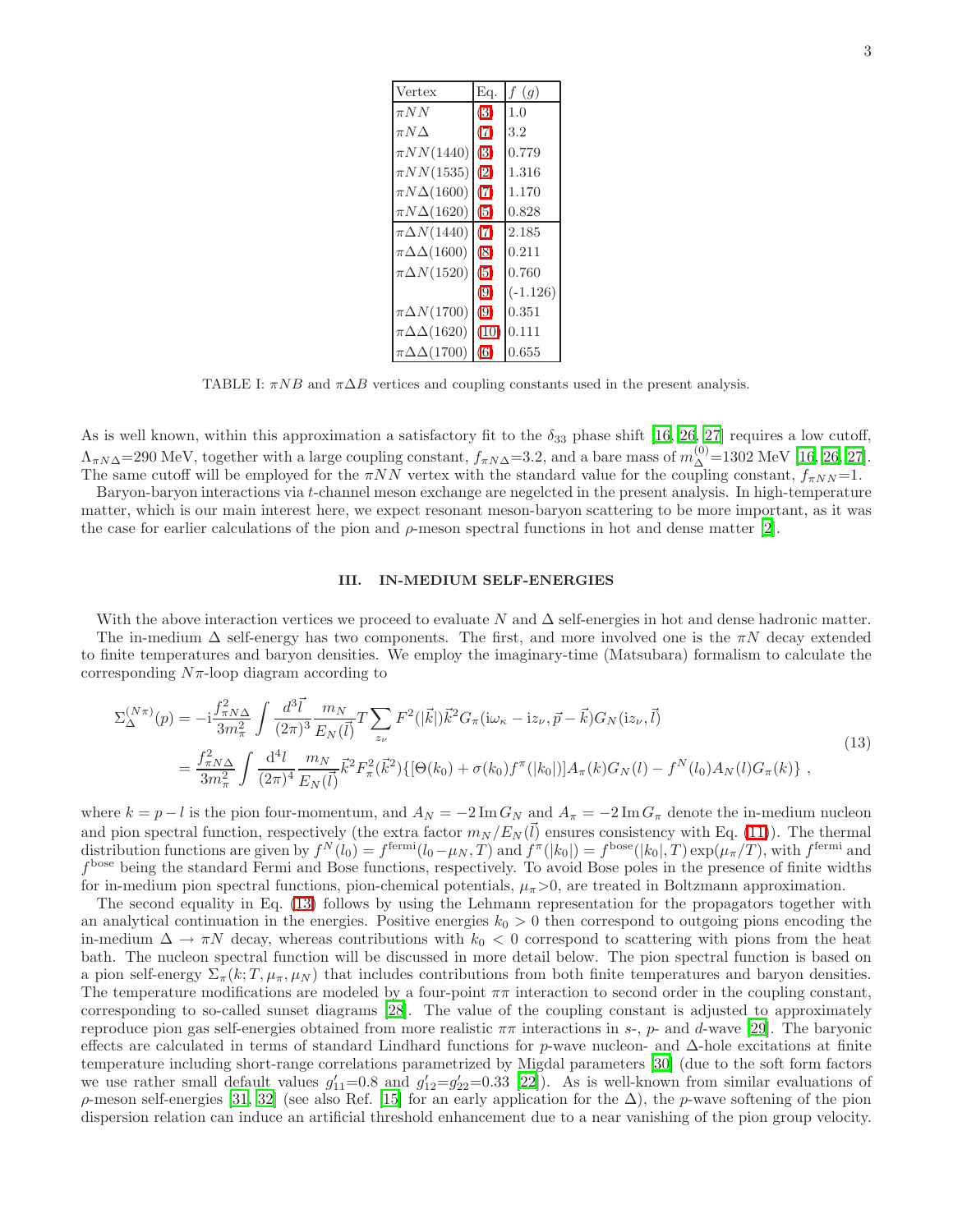

<span id="page-3-0"></span>FIG. 1: Diagrammatic representation of the  $\pi N\Delta$ -vertex corrections (dashed lines: pion propagator, solid lines: nucleon propagator, double solid lines:  $\Delta(1232)$  propagator); a blob with label  $\alpha$  corresponds to the Lindhard function  $\Pi_{\alpha}$  ( $\alpha \in \{1,2\}$ ) attached to the baryon lines with the pertinent Migdal parameters, i.e.,  $g'_{12}$  for  $\alpha=1$  and  $g'_{22}$  for  $\alpha=2$ .

This is remedied through the inclusion of vertex corrections, which, for the vector-meson case, are, in fact, required to maintain a conserved vector current. Here, we adopt a similar procedure involving four-point baryon vertices which are resummed in complete analogy to (and with the same coupling constants as) the Migdal corrections in the pion propagator. The vertex corrections amount to replacing the pion propagators in Eq. [\(13\)](#page-2-2) by

<span id="page-3-1"></span>
$$
\tilde{G}_{\pi}(k) = G_{\pi}(k)\{1 + g'_{12}\Pi_1(k) + g'_{22}\Pi_2 + [g'_{12}\Pi_1(k) + g'_{22}\Pi_2]^2\} + \frac{g'^{2}_{12}\Pi_1(k) + g'^{2}_{22}\Pi_2(k)}{\vec{k}^2},
$$
\n(14)

where  $\Pi_1$  and  $\Pi_2$  denote resummed finite-temperature Lindhard functions corresponding to Feynman diagrams with outgoing  $NN^{-1}$ -,  $N\Delta^{-1}$ -loops, respectively, cf. Fig[.1.](#page-3-0) The vertex corrections are, in fact, closely related to the "induced interaction" as implemented in the nuclear  $\Delta$  width in Ref. [\[10\]](#page-6-9). Here, we restrict ourselves to the longitudinal (pion-) component; the transverse part including exchange of in-medium  $\rho$  mesons will be addressed in future work.

The second component of the in-medium  $\Delta$  self-energy arises from interactions with thermal pions, approximated by s-channel resonance formation. Evaluating the finite temperature part of pertinent  $\pi B$  loop diagrams within the Matsubara formalism leads to

<span id="page-3-2"></span>
$$
\Sigma_{\Delta}^{(\pi B)}(p) = -\int\limits_{l_0 \geq p_0} \frac{\mathrm{d}^4 l}{(2\pi)^4} v_{\pi \Delta B}^2(\vec{k}) \left[ f^{\pi}(|k_0|) A_{\pi}(k) \; G_B(l) + f^B(l_0) A_B(l) \; G_{\pi}(k) \right] \; . \tag{15}
$$

As before,  $k=p-l$  is the pion-four momentum, and  $v_{\pi NB}$  are the interaction vertices (including hadronic form factors) following from the Lagrangians  $(5)-(10)$  $(5)-(10)$ , summed (averaged) over spins and isospins of the baryon resonance B and the pion (∆). In the baryon-resonance Green's function in-medium effects on the decay width are accounted for through thermal occupation factors, whereas modifications of the real part (due to medium effects on the various decay products), as well as possible vertex corrections, are neglected (recall that these two effects tend to compensate each other, cf. the discussion before Eq. [\(14\)](#page-3-1) above). Also note that we suppressed the contributions of the  $\pi B$ loop that survive in the vacuum (technically, this is achieved by introducing the factor  $\Theta(k_0)$  into the integrand). This is to ensure consistency with our fit to the free  $\pi N$  scattering phase shifts where such diagrams have not been included (those would not only affect the imaginary part of  $\Sigma_{\Delta}^{(0)}$  above threshold, but also require additional mass and wave-function renormalizations through its real part).

The medium effects on the nucleon are attributed to s-channel interactions with thermal pions. Starting from the equivalent expression for the  $\Delta$ , Eq.[\(15\)](#page-3-2), we apply the same level of approximation as for the pions (encoded in the Lindhard functions), i.e., neglecting off-shell energy-dependencies in the thermal distribution functions and resonance widths. For the p-wave scattering  $\pi N \rightarrow N$  and  $\pi N \rightarrow \Delta$ , e.g., this leads to

$$
\Sigma_N^{(T)}(p) = -\int \mathrm{d}^3 \vec{l} \frac{\vec{k}^2 F_\pi^2}{\omega_\pi(\vec{k})} \left\{ \frac{3f_{\pi NN}^2}{16\pi^3 m_\pi^2} \frac{f^\pi[\omega_\pi(\vec{k})] + f^N[E_N(\vec{l})]}{E_N(\vec{l}) - \omega_\pi(\vec{k}) - p_0 - \mathrm{i}\epsilon} + \frac{f_{\pi N\Delta}^2}{12\pi^3 m_\pi^2} \frac{f^\pi[\omega_\pi(\vec{k})] + f^\Delta[E_\Delta(\vec{l})]}{E_\Delta(\vec{l}) - \omega_\pi(\vec{k}) - p_0 - \mathrm{i}\Gamma_\Delta/2} \right\} \,. \tag{16}
$$

and likewise for the other resonances listed in Table [I.](#page-2-1)

Let us finally comment on the chemical potentials entering the thermal distribution functions. In high-energy heavy-ion collisions, hadron yields can be rather accurately described by a "chemical freezeout" [\[33\]](#page-6-32), characterized by a common temperature and baryon chemical potential (depending on collision energy), with meson-chemical potentials equal to zero. In subsequent hadronic cooling, finite chemical potentials for stable mesons are required to maintain the observed hadron ratios [\[34\]](#page-6-33). Relative equilibrium for strong processes, e.g.,  $\pi\pi \leftrightarrow \rho$  or  $\pi N \leftrightarrow \Delta$ , then implies relations of the type  $2\mu_{\pi} = \mu_0$ ,  $\mu_N + \mu_{\pi} = \mu_{\Delta}$ , which will be incorporated below.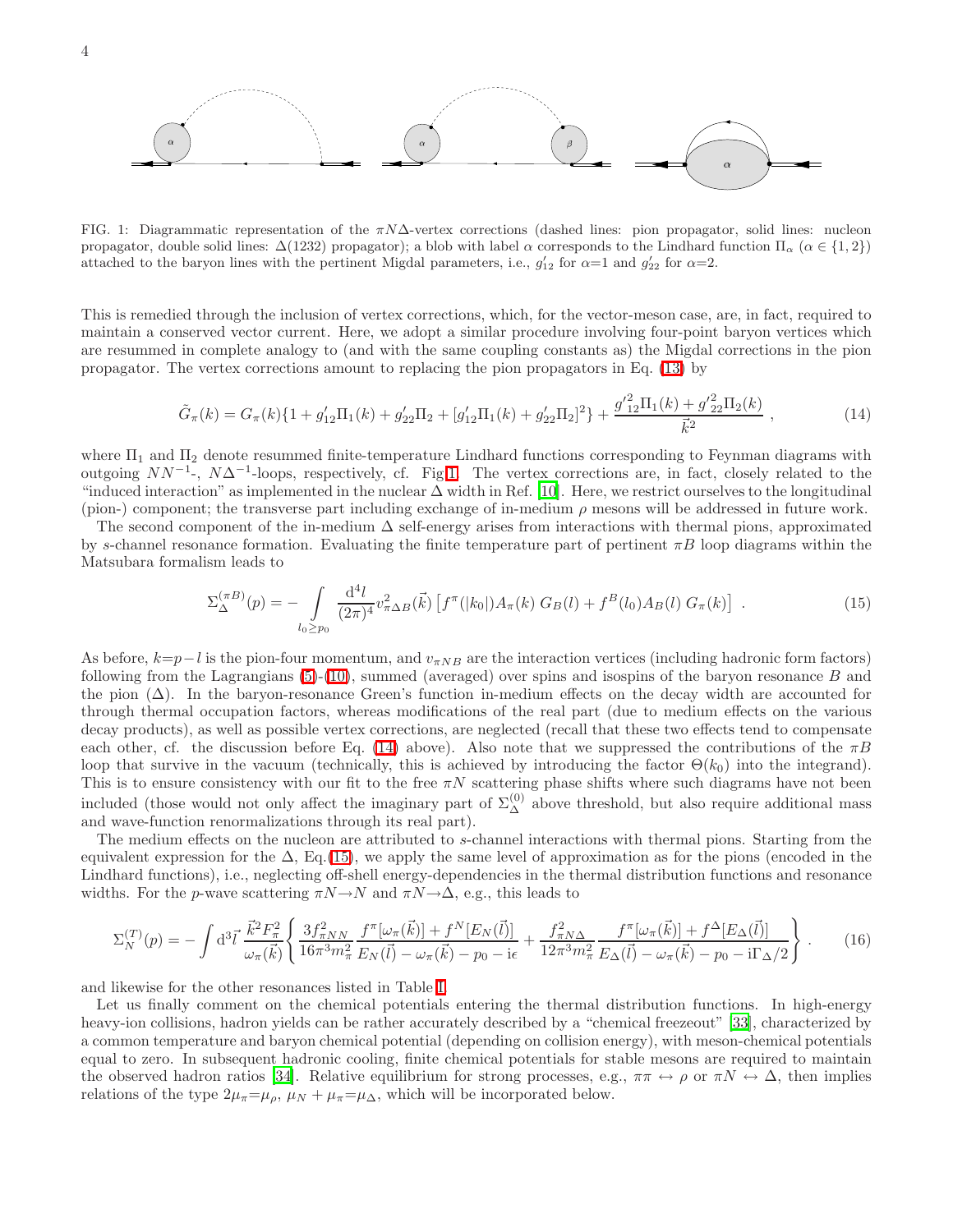

<span id="page-4-2"></span>FIG. 2: Photoabsorption cross sections on nuclei [\[36,](#page-7-0) [37,](#page-7-1) [38,](#page-7-2) [39](#page-7-3), [40](#page-7-4), [41\]](#page-7-5) compared to calculations employing our  $\Delta$ spectral function at finite density. Solid line:  $\varrho_N = 0.8 \varrho_0$ ,  $g'_{11}=0.8$ ,  $g'_{12}=g'_{22}=0.33$ , dashed line:  $g_N=\rho_0$ ,  $g'_{11}=0.8$ ,  $g'_{12}=g'_{22}=0.33$ , dash-dotted line:  $g_N=0.8\varrho_0$ ,  $g'_{11}=0.6$ ,  $g'_{12}=g'_{22}=0.2$ .



<span id="page-4-3"></span>FIG. 3: Nucleon spectral function in hot hadronic matter under RHIC conditions; solid line: "chemical freezeout" with T=180MeV,  $\rho_N$ =0.68 $\rho_0$  ( $\mu_N$ =333MeV),  $\mu_{\pi}=0$ ; dashed line: "thermal freezeout" with  $T=100\text{MeV}$ ,  $\varrho_N = 0.12 \varrho_0$  ( $\mu_N = 531 \text{MeV}$ ) and  $\mu_\pi = 96 \text{MeV}$ ; the dotted line indicates the location of the free nucleon mass.

### IV. NUCLEON AND ∆ SPECTRAL FUNCTIONS IN MEDIUM

### A. Cold Nuclear Matter

<span id="page-4-0"></span>A valuable model test of the nuclear medium effects on the  $\Delta$  can be performed by comparing its spectral properties to photoabsorption data on nuclei (see, e.g., Ref. [\[35\]](#page-6-34) for a recent example). This, in particular, allows to better constrain the in-medium modifications of the pion (depending on the  $\pi NN$  form factor and Migdal parameters) and the impact of the  $\pi N\Delta$  vertex corrections. The photoabsorption cross section can be written in terms of the photon-polarization tensor,  $\Pi_{\gamma}$ , as

<span id="page-4-1"></span>
$$
\frac{\sigma_{\gamma A}^{\text{abs}}}{A} = \frac{4\pi\alpha}{k} \frac{1}{\varrho_N} \frac{1}{2} \operatorname{Im} \Pi_{\gamma} (k_0 = k) , \qquad \Pi_{\gamma} = \frac{1}{2} g_{\mu\nu} \Pi^{\mu\nu} , \qquad (17)
$$

where  $k_0 = k$  denotes the photon energy (momentum).  $\Pi_{\gamma}$  is evaluated via the  $\gamma$ -induced  $\Delta$ -hole excitation which we obtain from the standard magnetic coupling [\[11\]](#page-6-10)

$$
\mathcal{L}_{\gamma N\Delta} = -\frac{f_{\gamma N\Delta}}{4\pi m_{\pi}} \psi_N^{\dagger} (\vec{S}^{\dagger} \times \nabla) \vec{A} T_3^{\dagger} \Psi_{\Delta} + \text{h.c.}
$$
\n(18)

The cross section on the nucleon follows from the low-density limit of Eq. [\(17\)](#page-4-1) using the vacuum  $\Delta$  propagator (we also supplemented a non-resonant constant "background" of 80  $\mu$ b [\[22\]](#page-6-21)); with a coupling constant  $f_{\gamma N\Delta}=0.653$ and a (monopole-) form factor cutoff,  $\Lambda_{\gamma N\Delta}$ =400 MeV, the nucleon data in the  $\Delta$ -resonance region are resonably well reproduced [\[42\]](#page-7-6). The cross section on nuclei follows with no further adjustments by using the in-medium ∆ propagator, assuming an average density of  $\rho_N = 0.8\rho_0$  (the results are almost identical for  $\rho_N = \rho_0$ ). Given our rather simple treatment, the agreement with the nuclear data is fair, cf. left panel of Fig. [2.](#page-4-2) The sensitivity to changes in the Migdal parameters is very moderate. The discrepancies at low energies may be due to neglecting (i) interference between resonant and non-resonant terms, (ii) direct nucleon-hole excitations, or (iii) transverse contributions in the vertex corrections of the  $\Delta$  decay with medium-modified  $\rho$  mesons. Obviously, at higher energies, additional resonances need to be included.

#### B. Hot Hadronic Matter

We now turn to our main results, applying the model to hot and dense hadronic matter expected to be formed in heavy-ion collisions at RHIC (meson-dominated matter) and the future GSI facility (baryon-dominated matter).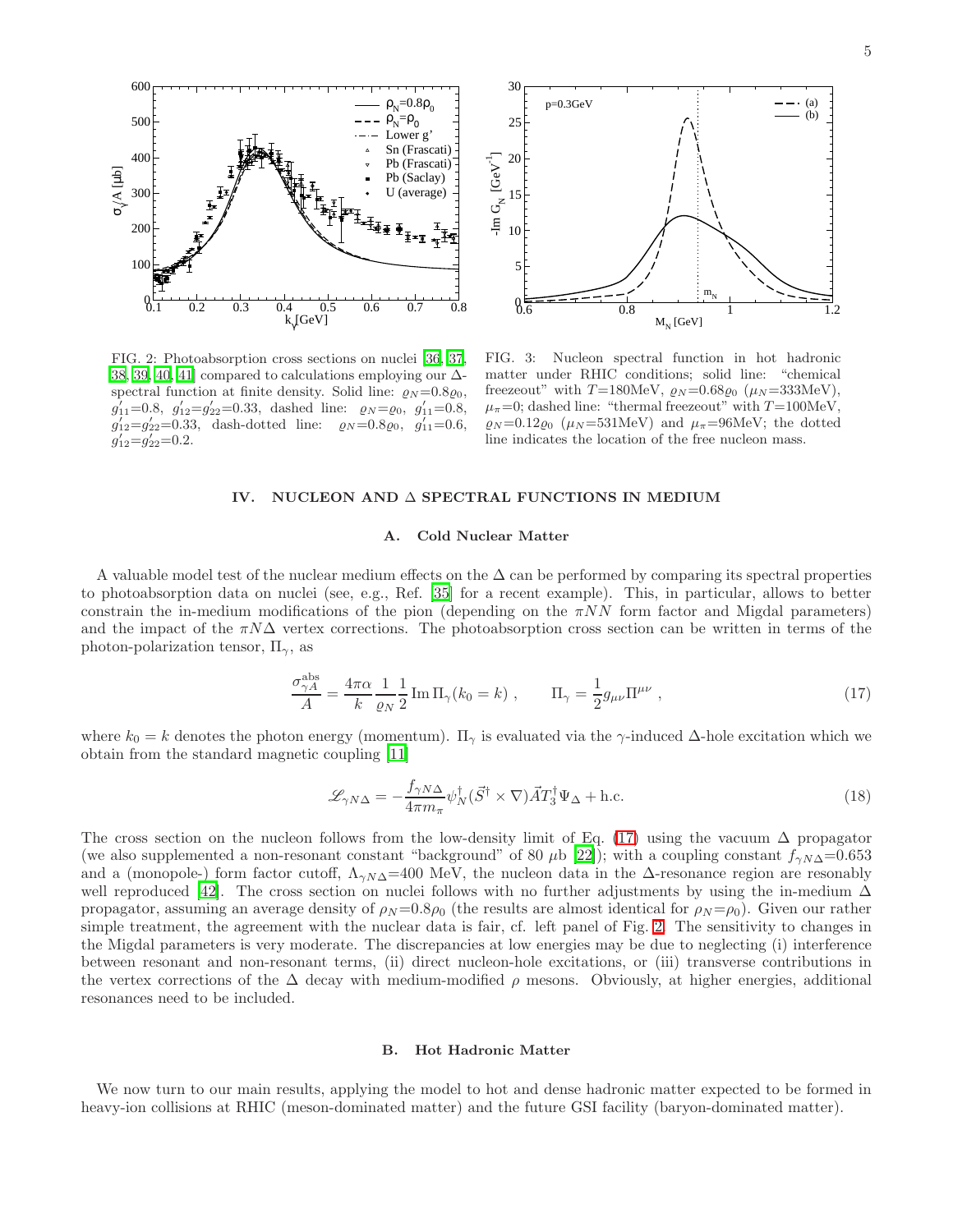

<span id="page-5-1"></span>FIG. 4: Left: The in-medium spectral function of the  $\Delta(1232)$  for typical conditions at RHIC, compared to the vacuum (dash-dotted line). Dashed line:  $T=100 \text{ MeV}, \rho_N=0.12\rho_0 \ (\mu_N=531 \text{ MeV}), \ \mu_{\pi}=96 \text{ MeV};$  solid line:  $T=180 \text{ MeV}, \rho_N=0.68\rho_0$  $(\mu_N = 333 \text{ MeV})$ ,  $\mu_{\pi} = 0$ . Right: The same for typical conditions, expected at the future GSI facility. Dashed line: T=70 MeV,  $\rho_N = 0.19\varrho_0$  ( $\mu_N = 727$  MeV),  $\mu_{\pi} = 105$  MeV; solid line: T=160 MeV,  $\rho_N = 1.80\varrho_0$  ( $\mu_N = 593$  MeV),  $\mu_{\pi} = 0$ .

The nucleon-spectral function is displayed in Fig. [3](#page-4-3) for RHIC conditions. Resonant  $\pi N \rightarrow B$  scattering is found to induce an appreciable broadening (exceeding 200 MeV at the expected chemical freezeout), which, around the free nucleon mass, is to ~80% due to the  $\Delta$  excitation (at T=180 MeV, the shoulder at somewhat higher nucleon energies is mainly caused by the  $N(1520)$  and  $\Delta(1600)$  resonances). One also observes a slight attractive mass shift, induced by the higher resonance states which are located (well) above typical  $N\pi$  energies.

For the  $\Delta(1232)$  spectral function at RHIC (left panel in Fig. [4\)](#page-5-1), about half of its width is due to baryon resonance excitations (which are additionally enhanced somewhat due to the inclusion of the in-medium pion propagator in the loop diagram). The other half of the in-medium broadening is mostly generated by the Bose enhancement factor on the pion in the  $\pi N$  decay. In the real part of the  $\Delta$  self-energy, there is a large cancellation between the attraction generated by the baryon resonances and the repulsion induced by the medium effects on the  $\pi N$  loop, mostly driven by finite baryon densities (with significant contributions from the vertex corrections).

For conditions resembling thermal freezeout (dashed line in the left panel of Fig. [4\)](#page-5-1), the peak position is located at about  $M\simeq1.226$  GeV, and the line width has increased to  $\Gamma\simeq177$  MeV, to be compared to the vacuum values of  $M\simeq 1.219$  GeV and  $\Gamma \simeq 110$  MeV, respectively. The in-medium changes in these quantities are in qualitative agreement with preliminary data from the STAR collaboration [\[7](#page-6-6), [8](#page-6-7)]. For a more conclusive comparison between our model and experimental data a reliable description of the freezeout dynamics is necessary.

Towards the phase boundary, the width of the  $\Delta(1232)$  further increases substantially; additional contributions from coupling to in-medium  $\rho$ -mesons (as well as pertinent vertex corrections), not included at present, are likely to accelerate the broadening (without medium effects on the  $\rho$ , the  $N\rho$  channel is kinematically strongly suppressed).

Finally, in the right panel of Fig. [4,](#page-5-1) we display ∆-spectral functions in a net-baryon rich environment, approximately corresponding to heavy-ion collisions at the future GSI facility. Whereas around thermal freezeout the line shape is affected rather little, close to the phase boundary the resonance structure has essentially melted.

## <span id="page-5-0"></span>V. CONCLUSIONS AND OUTLOOK

Based on an effective hadronic model we have studied the properties of the nucleon and the  $\Delta(1232)$  in hot and dense matter. Medium modifications in the pion cloud of the  $\Delta$  were accounted for through in-medium pion and nucleon propagators (including vertex corrections), and pertinent thermal occupation factors. Direct interactions of N and ∆ with thermal pions have been approximated by baryon resonances, constrained via empirical decay branchings. Within a simplified treatment we have checked that the nuclear effects on the pion lead to a  $\Delta$  spectral function in cold matter which provides fair agreement with nuclear photoabsorption.

Our main result is that, under RHIC conditions, the  $\Delta$  (N) spectral function exhibits significant broadening and a slight upward (downward) peak shift. In the vicinity of thermal freezeout our findings are qualitatively in line with preliminary STAR data for  $\pi N$  invariant-mass spectra, whereas at higher temperatures and densities the broadening becomes more extreme, reminiscent to what has been found for light vector mesons in the same framework [\[2\]](#page-6-1).

Our work should also be considered as a step towards a comprehensive description of hadronic matter under extreme conditions, such as its equation of state [\[43](#page-7-7)]. Future developments will have to incorporate the coupling to vector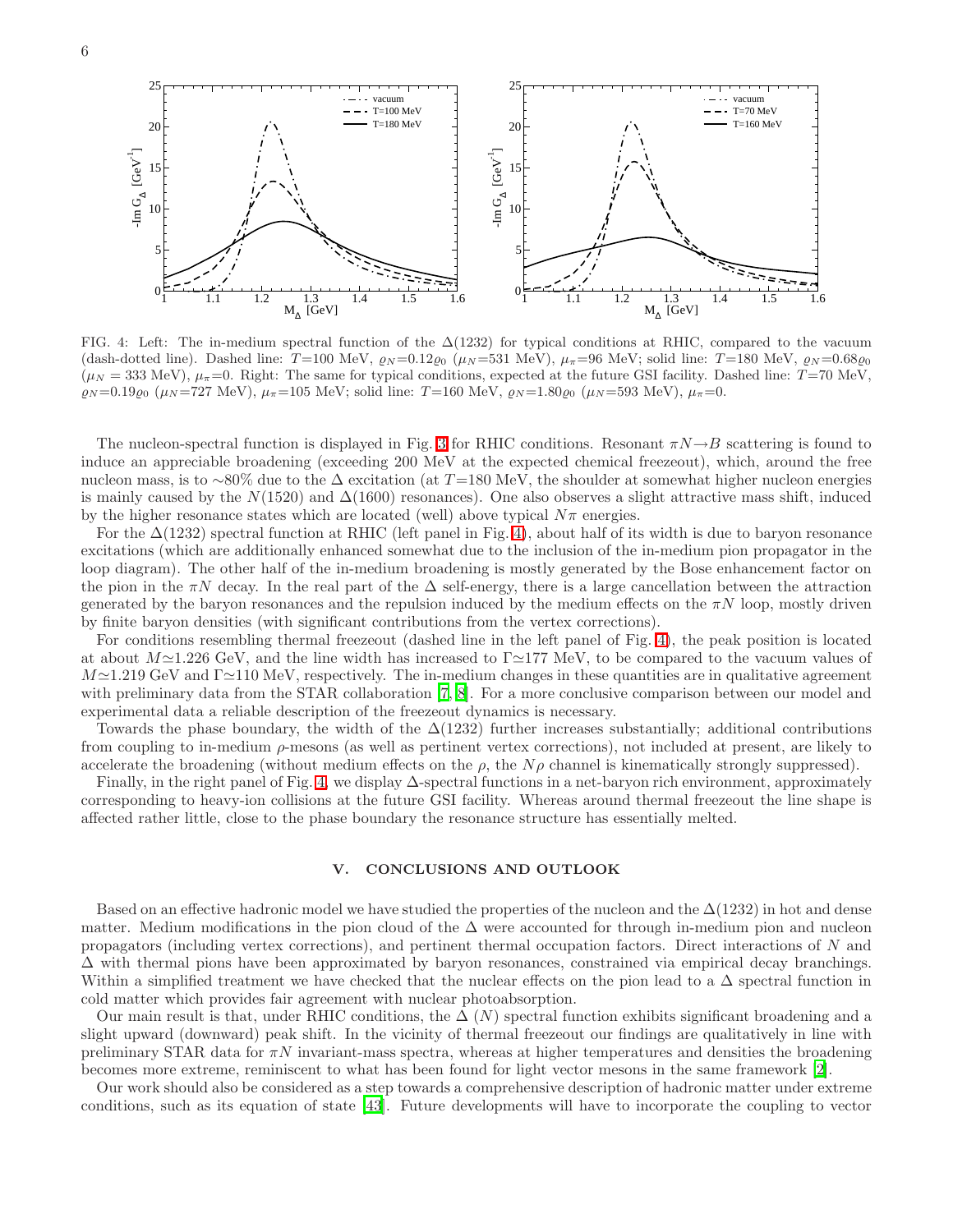mesons in a chiral framework, a more complete treatment of the pion and nucleon degrees of freedom (including nonresonant interactions), as well as medium effects on excited resonances. On the phenomenological side, to address  $\pi N$  invariant-mass spectra in heavy-ion collisions, in-medium  $\Delta$  spectral functions need to be implemented into a dynamical description of the thermal freezeout. Furthermore, the large radiative decay branching of the  $\Delta$  implies that its medium modifications could play a role in electromagnetic emission spectra [\[44\]](#page-7-8), in particular the soft-photon enhancement recently observed in central Pb-Pb collisions at the SPS [\[45](#page-7-9)].

#### Acknowledgment

We thank J. Knoll, C.M. Ko, C. Korpa and F. Riek for discussions. H. van Hees acknowledges support from the Alexander-von-Humboldt Foundation as a Feodor-Lynen Fellow.

- <span id="page-6-0"></span>[1] F. Karsch, Lect. Notes Phys. 583, 209 (2002), URL <http://arxiv.org/abs/hep-lat/0106019>.
- <span id="page-6-1"></span>[2] R. Rapp and J. Wambach, Adv. Nucl. Phys. 25, 1 (2000), URL <http://arXiv.org/abs/hep-ph/9909229>.
- <span id="page-6-2"></span>[3] G. Agakishiev et al. (CERES/NA45), Phys. Lett. B422, 405 (1998), URL <http://arXiv.org/abs/nucl-ex/9712008>.
- <span id="page-6-3"></span>[4] D. Adamova et al. (CERES/NA45), Phys. Rev. Lett. 91, 042301 (2003), URL <http://link.aps.org/abstract/PRL/v91/e042301>.
- <span id="page-6-4"></span>[5] E. L. Hjort et al., Phys. Rev. Lett. 79, 4345 (1997), URL <http://link.aps.org/abstract/PRL/V79/P04345/>.
- [6] D. Pelte et al. (FOPI), Z. Phys. A 359, 55 (1997), URL
- <span id="page-6-5"></span><http://link.springer.de/link/service/journals/00218/bibs/7359001/73590047.htm>.
- <span id="page-6-6"></span>[7] H.-B. Zhang (STAR) (2004), URL <http://arxiv.org/abs/nucl-ex/0403010>.
- [8] P. Fachini, J. Phys. G 30, S735 (2004), URL <http://stacks.iop.org/0954-3899/30/S735>.
- <span id="page-6-8"></span><span id="page-6-7"></span>[9] Y. Horikawa, M. Thies, and F. Lenz, Nucl. Phys. A345, 386 (1980), URL [http://dx.doi.org/10.1016/0375-9474\(80\)90346-2](http://dx.doi.org/10.1016/0375-9474(80)90346-2).
- <span id="page-6-10"></span><span id="page-6-9"></span>[10] E. Oset and L. L. Salcedo, Nucl. Phys. A468, 631 (1987), URL [http://dx.doi.org/10.1016/0375-9474\(87\)90185-0](http://dx.doi.org/10.1016/0375-9474(87)90185-0).
- [11] T. Ericson and W. Weise, Pions and Nuclei (Clarendon Press, Oxford, 1988).
- [12] A. B. Migdal, E. E. Saperstein, M. A. Troitsky, and D. N. Voskresensky, Phys. Rept. 192, 179 (1990).
- <span id="page-6-12"></span><span id="page-6-11"></span>[13] L. H. Xia, P. J. Siemens, and M. Soyeur, Nucl. Phys. A578, 493 (1994), URL [http://dx.doi.org/10.1016/0375-9474\(94\)90757-9](http://dx.doi.org/10.1016/0375-9474(94)90757-9).
- <span id="page-6-13"></span>[14] C. L. Korpa and M. F. M. Lutz, Nucl. Phys. A742, 305 (2004), URL <http://arxiv.org/abs/nucl-th/0306063>.
- <span id="page-6-14"></span>[15] C. M. Ko, L. H. Xia, and P. J. Siemens, Phys. Lett. B231, 16 (1989), URL
- [http://dx.doi.org/10.1016/0370-2693\(89\)90104-4](http://dx.doi.org/10.1016/0370-2693(89)90104-4).
- <span id="page-6-15"></span>[16] C. L. Korpa and R. Malfliet, Phys. Rev. C 52, 2756 (1995), URL <http://link.aps.org/abstract/PRC/V52/P02756/>.
- <span id="page-6-16"></span>[17] H. Leutwyler and A. V. Smilga, Nucl. Phys. B342, 302 (1990).
- <span id="page-6-17"></span>[18] C. A. Dominguez, M. Loewe, and J. C. Rojas, Phys. Lett. B320, 377 (1994).
- <span id="page-6-18"></span>[19] M. Kacir and I. Zahed, Phys. Rev. D 54, 5536 (1996).
- <span id="page-6-19"></span>[20] V. L. Eletsky and B. L. Ioffe, Phys. Lett. B401, 327 (1997).
- <span id="page-6-20"></span>[21] M. Cubero, Ph.D. thesis, TH Darmstadt (1990), URL [http://www-lib.kek.jp/cgi-bin/img\\_index?200038436](http://www-lib.kek.jp/cgi-bin/img_index?200038436).
- <span id="page-6-21"></span>[22] R. Rapp, M. Urban, M. Buballa, and J. Wambach, Phys. Lett. B417, 1 (1998), URL
- <span id="page-6-22"></span>[http://dx.doi.org/10.1016/S0370-2693\(97\)01360-9](http://dx.doi.org/10.1016/S0370-2693(97)01360-9). [23] M. Urban, M. Buballa, R. Rapp, and J. Wambach, Nucl. Phys. A673, 357 (2000), URL [http://dx.doi.org/10.1016/S0375-9474\(00\)00125-1](http://dx.doi.org/10.1016/S0375-9474(00)00125-1).
- <span id="page-6-23"></span>[24] J. C. Nacher, E. Oset, M. J. Vicente, and L. Roca, Nucl. Phys. A695, 295 (2001), URL [http://dx.doi.org/10.1016/S0375-9474\(01\)01110-1](http://dx.doi.org/10.1016/S0375-9474(01)01110-1).
- <span id="page-6-24"></span>[25] K. Hagiwara et al., Phys. Rev. D 66, 01001 (2002), URL <http://pdg.lbl.gov/>.
- [26] E. J. Moniz, Nucl. Phys. A354, 535c (1981), URL [http://dx.doi.org/10.1016/0375-9474\(81\)90614-X](http://dx.doi.org/10.1016/0375-9474(81)90614-X).
- <span id="page-6-26"></span><span id="page-6-25"></span> $[27]$  W. Weinhold, B. Friman, and W. Nörenberg, Phys. Lett. **B433**, 236 (1998), URL <http://arxiv.org/abs/nucl-th/9710014>.
- <span id="page-6-27"></span>[28] H. van Hees and J. Knoll, Phys. Rev. D 65, 105005 (2002), URL <http://arxiv.org/abs/hep-ph/0111193>.
- [29] R. Rapp and J. Wambach, Phys. Lett. B351, 50 (1995), URL [http://dx.doi.org/10.1016/0370-2693\(95\)00361-N](http://dx.doi.org/10.1016/0370-2693(95)00361-N).
- <span id="page-6-29"></span><span id="page-6-28"></span>[30] A. B. Migdal, Rev. Mod. Phys. 50, 107 (1978), URL <http://link.aps.org/abstract/RMP/V50/P107>.
- [31] G. Chanfray and P. Schuck, Nucl. Phys. A555, 329 (1993), URL [http://dx.doi.org/10.1016/0375-9474\(93\)90325-R](http://dx.doi.org/10.1016/0375-9474(93)90325-R).
- <span id="page-6-31"></span><span id="page-6-30"></span>[32] M. Herrmann, B. L. Friman, and W. Nörenberg, Nucl. Phys.  $A560$ , 411 (1993), URL [http://dx.doi.org/10.1016/0375-9474\(93\)90105-7](http://dx.doi.org/10.1016/0375-9474(93)90105-7).
- [33] P. Braun-Munzinger, K. Redlich, and J. Stachel (2003), URL <http://arxiv.org/abs/nucl-th/0304013>.
- <span id="page-6-33"></span><span id="page-6-32"></span>[34] R. Rapp, Phys. Rev. C 66, 017901 (2002), URL <http://link.aps.org/abstract/PRC/v66/e017901>.
- <span id="page-6-34"></span>[35] C. L. Korpa and A. E. L. Dieperink, Phys. Rev. C70, 015207 (2004), URL <http://arxiv.org/abs/nucl-th/0406044>.